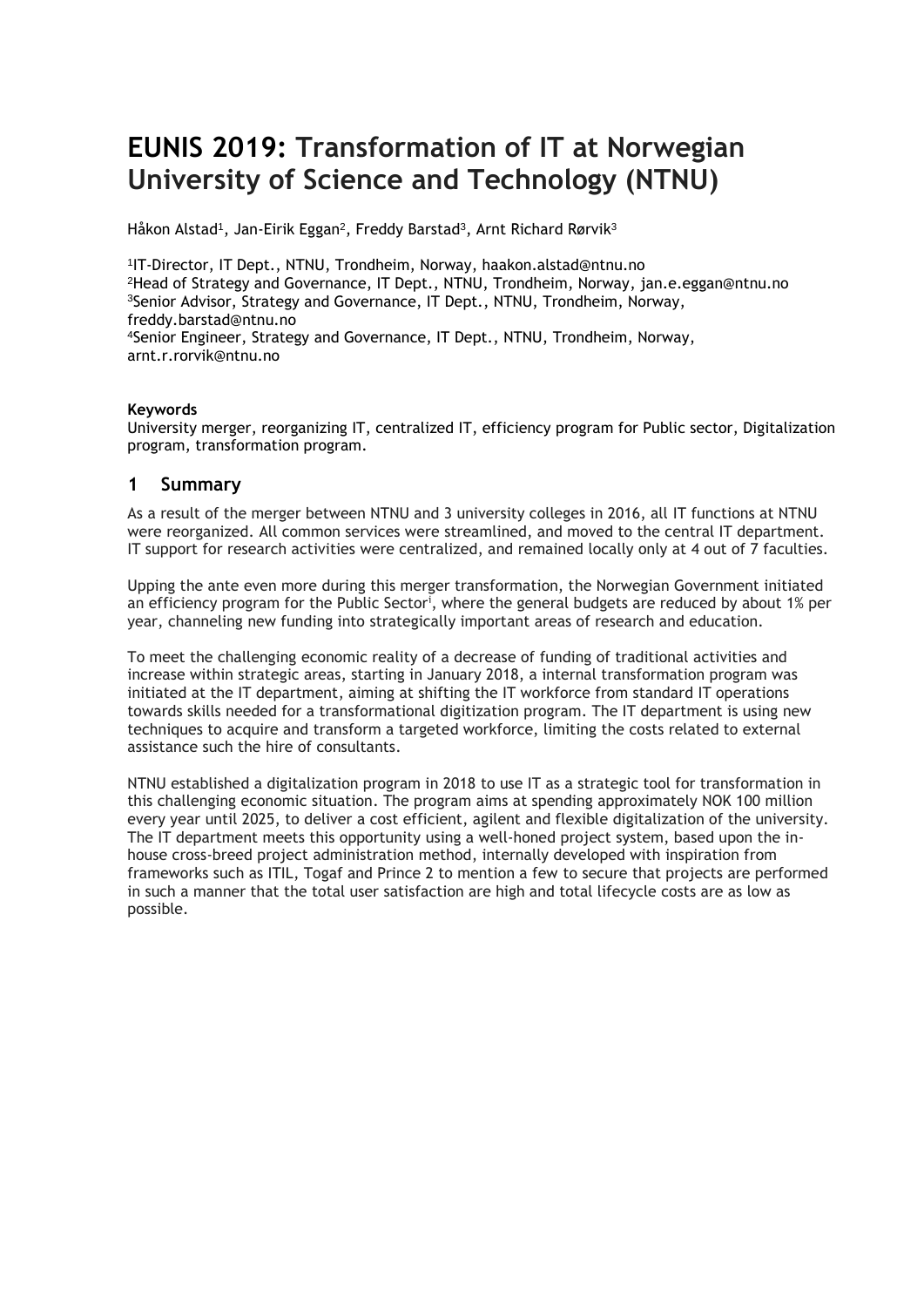# **2 Transformation of IT at NTNU**

#### **2.1 Transformation**

During 2019, roughly 50 man-years (over 20% of the IT department) are changing from IT operations to transformational digitization tasks. There is continuous focus on how to the reshape the workforce in order to be relevant for transformational digitization. Activities and projects that contribute to transformational digitization, are subject to a high degree of attention and follow up.



Figure 1: Handling shifts in funding towards strategically important areas for the Norwegian Government and the board of NTNU.

In addition, one of the thirty-odd projects running under the digitization program umbrella is shutting down older services and servers, increasingly reducing the workload within IT-operations. fasf

# **2.2 Changes in recruitment policy, and high focus on project management**

Digitizational transformation requires new skills and talents, forcing the IT department to change it´s recruitment policy. In some areas of expertise, it is difficult to obtain the necessary personnel in the ordinary workforce market, due to a general lack of personnel in the market and high salaries for important competencies. This has inspired the NTNU IT to come up with several new recruitment and competency shapement approaches. One example is the hiring of a group of junior project managers, developing them in a newly established in-house training program for transformational digitization project management, instead of trying to hire experienced project managers, a previously attempted but often failed approach. This group of junior project managers are a mix of newly educated bachelors and masters from the university and experienced co-workers from potential transformational digitization targets of the NTNU such as economy and educational support. The newly recruited junior project managers study using a custom made project management curriculum as part of their onboarding at IT, with a broad range of subjects. Examples of subjects are traditional project management, using NTNU's excellent resources outside the IT department for this part, and the highly focused and agile Project Administration Method (PAM) developed by the IT department. PAM is a methodology honed over many years, inspired by such diverse sources as Prince 2, ITIL and Togaf, to mention a few, and in use by all parts of the IT department and gradually sifting throughout the whole NTNU organization as well. Last not least, the use of PAM is a walk in the park now, with an easy-to-use custom made Microsoft TeamSite application, guiding project managers and others through tasks and checklists.

#### **2.3 Challenge the culture**

In order to succeed in digitization, we must challenge the underpinning thinking of what to do and how to work. Impulses and inspiration to inspire culture change often come from close friends and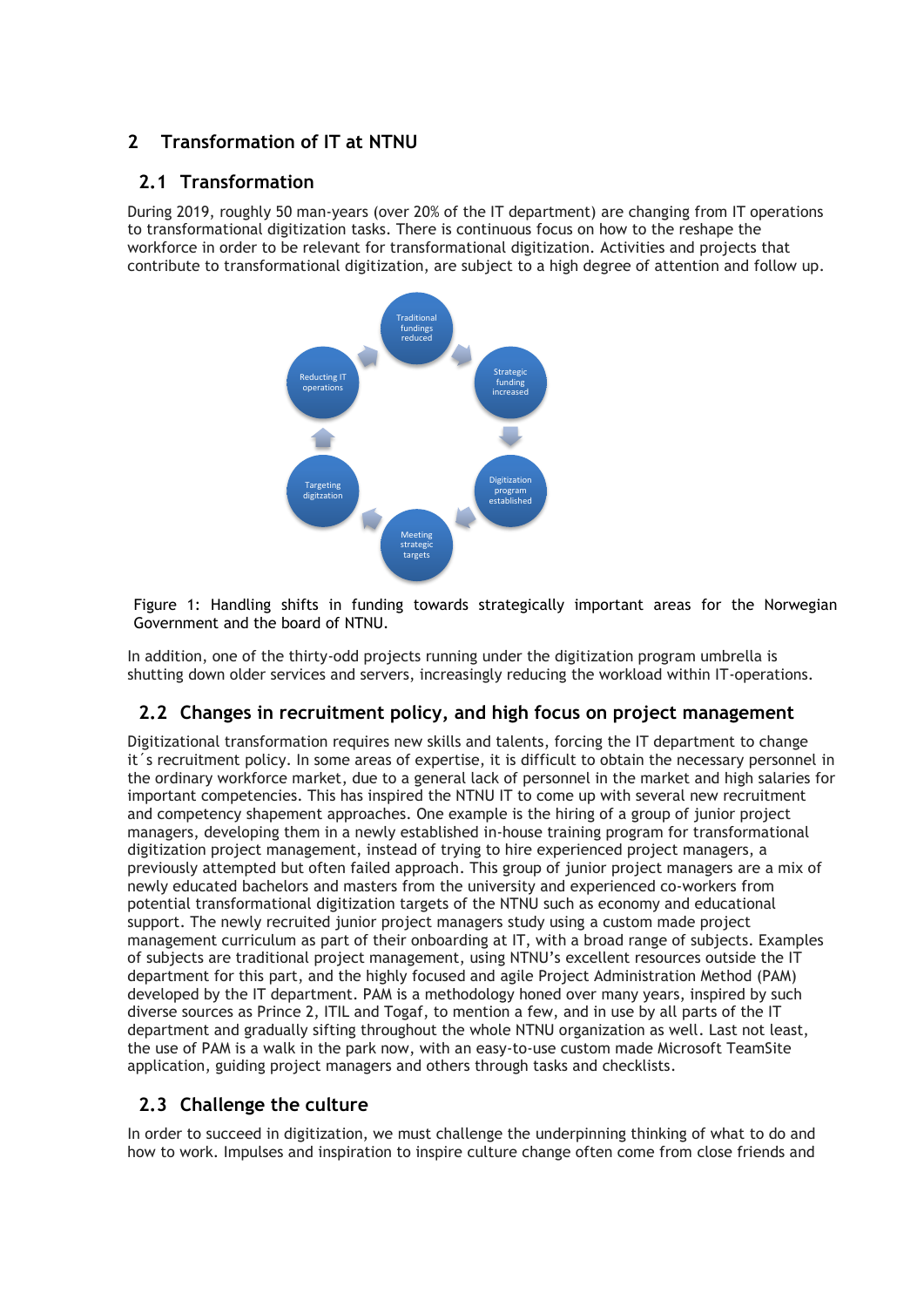partners. Important partners within the higher education institution society typically involve the EU with institutions such as EUNIS, GEANT<sup>VI</sup> and others, and in Norway the BOTT<sup>IV</sup> cooperation and the UNIT<sup>V</sup> organization. NTNU is fortunate to have partners among the international, national and local commercial powerhouses in digitization such as Microsoft, Bouvet<sup>vi</sup>, Enable<sup>vii</sup> and Kantega<sup>viii</sup>. In addition vital insights and suggestions come from strategic partners such as Gartner group. Collecting impulses from our partners and friends, the NTNU IT has a constant focus on acquiring the very best knowhow, still working on building our core competencies and what we believe to be our strongest competitive advantages. Focusing on what is new and better is of course not sufficient: It is challenging to get rid of costly anti-digitization remnants and their artefacts; such as printers. As a result, the IT department itself is now a forerunner in the liberation from the use of paper, reducing paper waste. In the addition to the IT departments departure from printing, one of the smaller digitization projects (Digsik) as part of the transformational digitization program will on its own reduce the need for paper printouts of security data sheet to laboratories with approximately 180.000 pages a year. This project is one example, with approximately 30-40 projects running in parallel at any given time, with an approximate average time to completion of between one and two years each. Culture is challenged in many ways, with the digitization program and the change of focus from operation to a IT-supported digitization transformation of the NTNU at the core.

### **2.4 Change in working methods**

Scrum methodologyii in software development tasks and transformational digitization has been used for several years at the NTNU IT department, yielding consistent good results. The methodology has proven its suitability for both simple and complex projects. However the process leading up to the prioritization of projects was somewhat lacking in terms of agility and adaptability to meet the ever changing desires and requirements of the university.

In the summer of 2017, Gartner Group's Bimodal methodology<sup>iii</sup> was introduced to remedy the lack of agility and adaptability. With the introduction of bimodal a fast track was introduced for noncomplex activities with potential for major business improvements. Architecture as well as transformational digitizational competencies help to select good fast track candidates, and guide them to a successful completion.

To be able to use fast track more often, the underlying architecture must allow this, by more easily getting APIs of fast track systems to exchange data with existing systems. APIs are integrated via a Service Integrated Architecture (abbreviated TIA in Norwegian), a relatively low-cost and flexible solution where all new systems connect and exchange data.

To ensure better engagement, involvement and understanding of the university's needs, the ITdepartment has established so-called Key Account Managers, which are listening posts through the university. The Key Account Managers typically works in close relationship with faculty and departments management as a strategic IT-advisors.

# **3 CONCLUSION**

The IT business of higher education institutions dictate a strong commitment to continuous transformational digitization. Key success factors are the ability to use the challenges in budget reductions and high aspirations at the institutional level to transform the workforce and the culture of IT operations and the institution at large to reap benefits of digitization, as well as continuously changing the internal culture and workforce to cope with new challenges. Reducing the budget and human resources footprint of traditional IT operations while increasing the transformational potential of digitization requires agile thinking and keeping a close watch at resource usage. Crosssector cooperation as well as close and strategic ties with commercial actors aims at getting new inspiration and competencies, still limiting the use of costly external consultants, and thereby reducing costs and yielding high quality transformational digitization. The willingness to create solutions that save money and give NTNU IT the competitive edge, is at the heart of the efforts of the IT department.